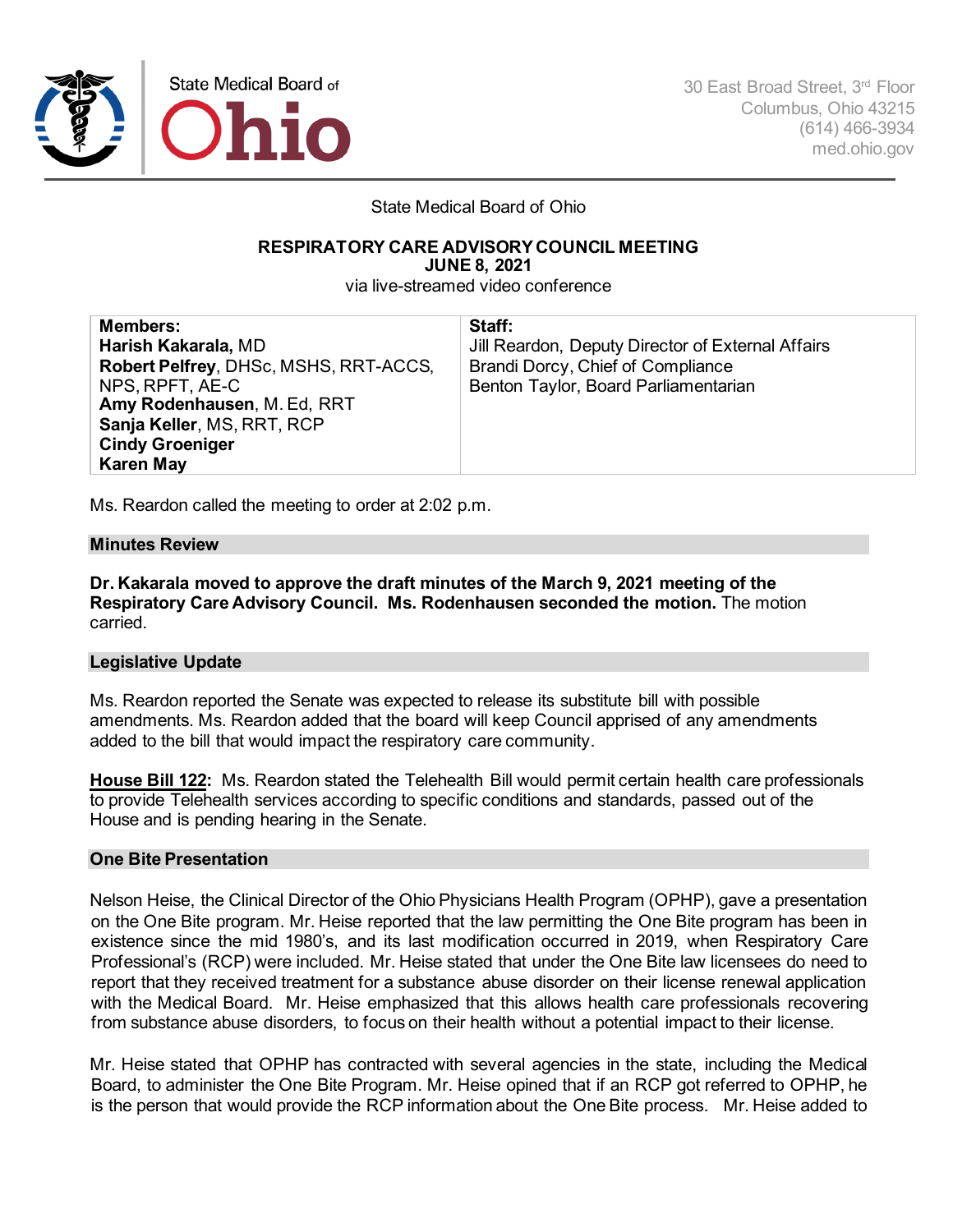be eligible for the One Bite Program, practitioners must meet 3 criteria 1). receive a substance abuse disorder diagnosis 2). be a first-time participant of the program 3). have not been previously disciplined by the Medical Board for impairment.

Mr. Heise explained that the requirements of the One Bite Program include self-suspension of license, completion of treatment at an approved treatment provider; enroll with OPHP for monitoring, complete 6 months of continuing care with an approved One Bite provider and agree to be monitored for 5 years via a board approved monitoring organization. Mr. Heise reported that from 2014 – 2019, OPHP's One Bite Program saw participants achieve a success rate of 92% with no relapse. Mr. Heise attributed the high rate of success as being due to accountability and monitoring within the program.

Ms. Keller thanked Mr. Heise for his presentation and asked if the One Bite Program included students who have applied for a limited permit to practice respiratory care? Mr. Heise replied at the current time they are not covered, but there had been discussions to draft legislation that would permit students to have access to the One Bite Program.

Mr. Pelfrey remarked that this was a great program and asked how where RCP's could find this information? Ms. Reardon stated that One Bite information is provided on the Medical Board's website, E-newsletters, and in email correspondence sent to licensees. Mr. Heise added that information can be found on the OPHP website and they send out quarterly newsletters to all licensees. Ms. Ciarlariello volunteered that the Ohio Society for Respiratory Care (OSRC) would be happy to post the information on their website, as well.

Ms. Reardon thanked Mr. Heise and asked him to provide her with a copy of his presentation, so that she could share it with all Council members.

## **Introduction of Brandi Dorcy, Chief of Compliance**

Ms. Dorcy stated that she manages programs that assist Board licensees with getting treatment, which include One Bite and the Confidential Monitoring Program. Ms. Dorcy added she also supervises the probation department for those licensees under Board Order. Ms. Dorcy noted that the probation department consists of one compliance officer, Angie Sturgeon who works with all the licensees on probation.

## **Ohio State Respiratory Care Update on Licensee Renewals**

Ms. Ciarlariello stated she had discussions with the Board over concerns about the 900 plus RCP's that failed to renew their license during the months of March, April or May. Ms. Ciarlariello stated the Board provided her with the list of those license numbers for her analysis, to see if there was a trend for those non-renewals.

Ms. Ciarlariello stated she first looked at license numbers, to help her deduce how many years each RCP had been licensed. Ms. Ciarlariello stated that she compared the non-renewal list to the 4200 RCP's first licensed in 1990, when the RCP license became available. Ms. Ciarlariello noted that 220 of those RCP's were in this group and surmised their lack of renewal may be attributed to retirement.